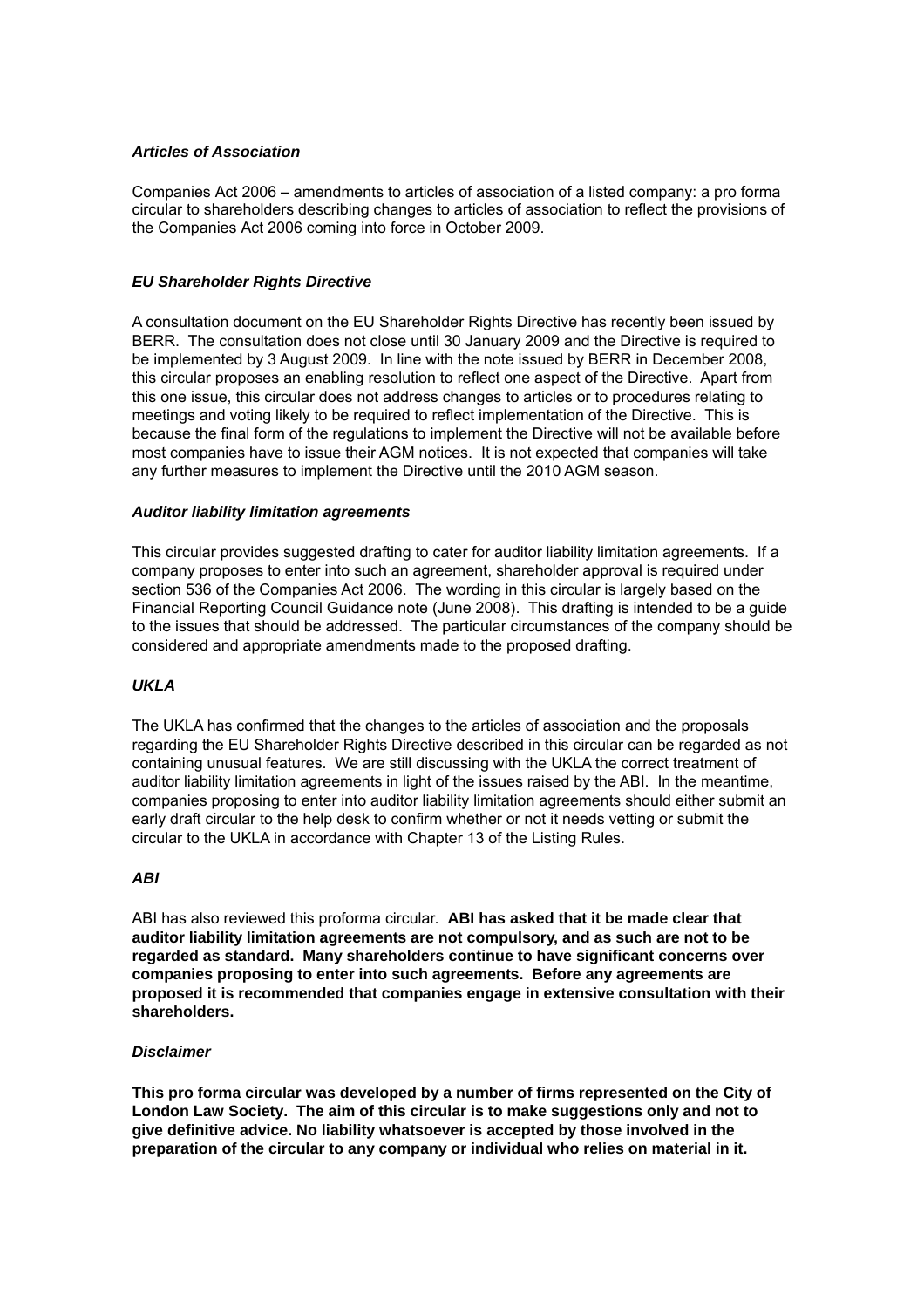#### **THIS DOCUMENT IS IMPORTANT AND REQUIRES YOUR IMMEDIATE ATTENTION.**

If you are in any doubt as to any aspect of the proposals referred to in this document or as to the action you should take, you should seek your own advice from a stockbroker, solicitor, accountant, or other professional adviser.

If you have sold or otherwise transferred all of your shares, please pass this document together with the accompanying documents to the purchaser or transferee, or to the person who arranged the sale or transfer so they can pass these documents to the person who now holds the shares.

13.3.1(6)

# **Company plc**

(incorporated and registered in England and Wales under number [•])

# **NOTICE OF ANNUAL GENERAL MEETING**

Notice of the Annual General Meeting of the Company to be held at [•] on [•] at [•] is set out at the end of this circular.

Whether or not you propose to attend the Annual General Meeting, please complete and submit a proxy form in accordance with the instructions printed on the enclosed form. The proxy form must be received not less than [48] hours before the time of the holding of the Annual General Meeting.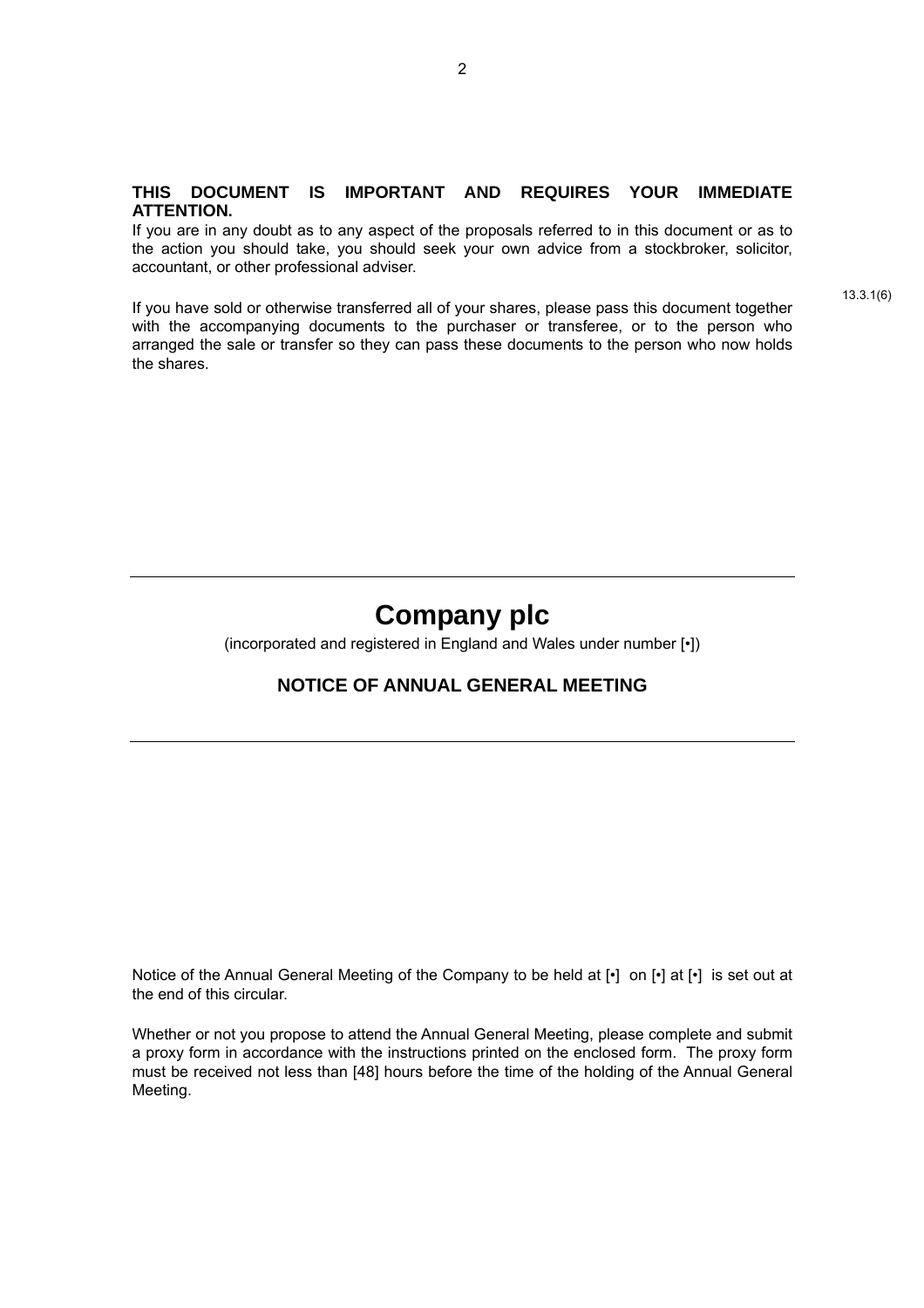# **PART I**

# **Company plc**

(incorporated and registered in England and Wales under number [•])

<span id="page-2-0"></span>**Registered Office:**

[•]

[Date]

*To the holders of Company Shares* 

## **Notice of Annual General Meeting**

Dear Shareholder,

I am pleased to be writing to you with details of our Annual General Meeting ("**AGM**") which we are holding at [•] on [•] at [•]. The formal notice of Annual General Meeting is set out on page [•] of this document.

If you would like to vote on the resolutions but cannot come to the AGM, please fill in the proxy form sent to you with this notice and return it to our registrars as soon as possible. They must receive it by [•] on [•].

#### [**Final dividend**

Shareholders are being asked to approve a final dividend of [•] per ordinary share for the year ended [•]. If you approve the recommended final dividend, this will be paid on [•] to all ordinary shareholders who were on the register of members on [.].]

[Other relevant business]

# **Auditor Liability Limitation Agreement**

Under the Companies Act 2006, companies can agree to limit their auditors' liability to the company. Such arrangements must be agreed annually and must be approved by shareholders. The Company is seeking shareholders' approval to enter into such an agreement for the financial year ending [●]. Details of the principal terms of the proposed agreement [(which follow the form proposed in Appendix B to the guidance published by the Financial Reporting Council in June 2008)**[1](#page-2-0)**] and the reasons why the Company is proposing to enter into

**<sup>1</sup>** If changes are made to the form set out in Appendix B to the guidance published by the Financial Reporting Council in June 2008, this should be flagged here and further details set out in the Explanatory Notes. Furthermore, if the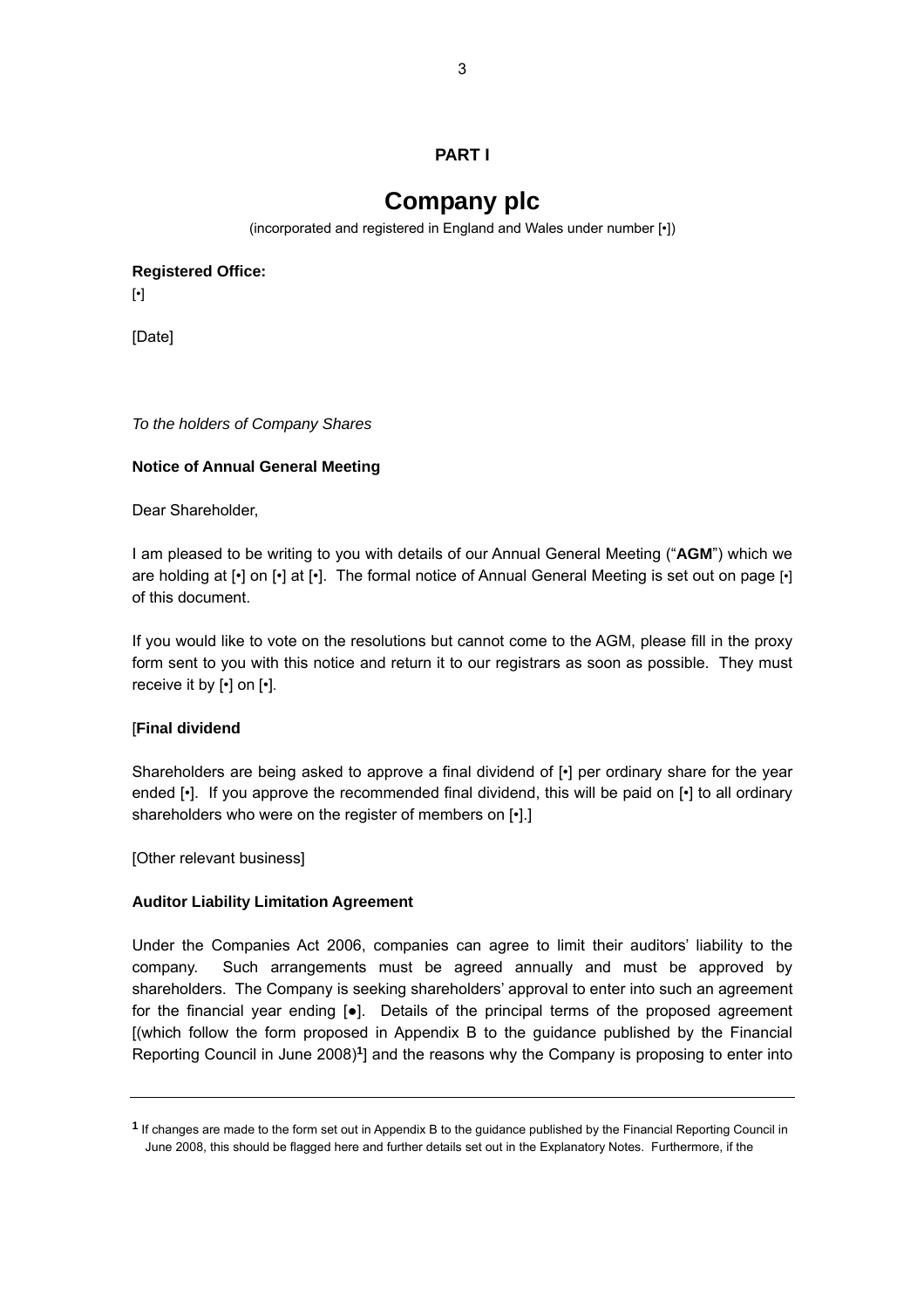the agreement are set out on page [●] of this document. [The principal terms of the proposed agreement are set out in Part III on page [●] of this document.]**[2](#page-3-0)**

#### **[New Articles of Association**

We are also asking shareholders to approve a number of amendments to our articles of association primarily to reflect the implementation of the remaining provisions of the Companies Act 2006 in October 2009. An explanation of the main changes between the proposed and the existing articles of association is set out in Part IV on page [•] of this document.].**[3](#page-3-1)**

#### **Notice of General Meeting[s4](#page-3-2)**

The Shareholder Rights Directive is intended to be implemented in the UK in August this year. One of the requirements of the Directive is that all general meetings must be held on 21 days' notice unless shareholders agree to a shorter notice period. We are currently able to call general meetings (other than annual general meetings) on 14 days' notice.**[5](#page-3-3)** We are proposing a resolution at the AGM so that we can continue to be able to do so after the Directive is implemented.

Explanatory notes on all the business to be considered at this year's AGM appear on pages [•] to [•] of this document.

The Board considers that all the resolutions to be put to the meeting are in the best interests of  $13.3.1(5)$ the Company and its shareholders as a whole. Your Board will be voting in favour of them and unanimously recommends that you do so as well.

Yours sincerely,

Chairman

-

*Inspection of documents* 

13.8.10(2)

changes result in a less favourable position for the Company, early consultation with institutional shareholders is recommended.

<span id="page-3-0"></span>**<sup>2</sup>** If the principal terms are not to be set out verbatim, consider whether additional description of the terms is required in the Explanatory Notes.

- <span id="page-3-1"></span>**<sup>3</sup>** Given that the implementation of the Shareholder Rights Directive is likely to require changes to articles of association, companies may consider whether it is better to postpone amending articles of association for the final Companies Act 2006 changes until AGMs in 2010 as none of the changes to reflect the final implementation phase of the Companies Act 2006 need to be made in 2009.
- <span id="page-3-2"></span>**<sup>4</sup>** This section is only applicable to companies whose shares are admitted to trading on a regulated market (so for example, AIM-listed companies are not caught).
- <span id="page-3-3"></span>**<sup>5</sup>** This assumes that the Company does not have any provisions in its articles which would conflict with the position under the Companies Act 2006 regarding notice periods for general meetings.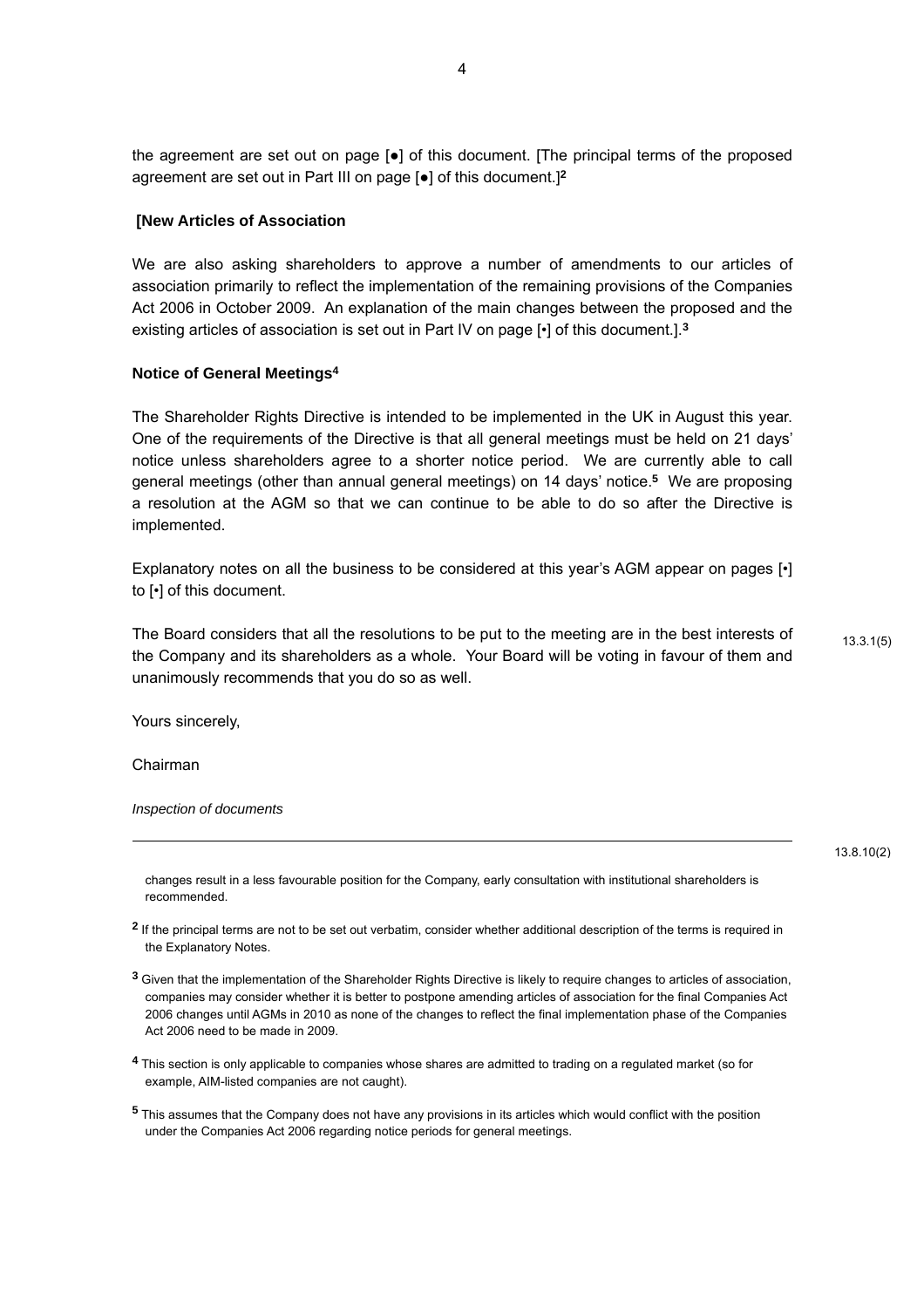*The following documents will be available for inspection at [•] and at the office of [•] from [•] until the time of the AGM and at [the AGM location] from 15 minutes before the AGM until it ends:* 

- *Copies of the executive directors' service contracts*
- *Copies of letters of appointment of the non-executive directors*
- *A copy of the proposed new articles of association of the Company, and a copy of the existing memorandum and articles of association marked to show the changes being proposed in resolution [•]*
- *A copy of the principal terms of the auditor liability limitation agreement proposed to be entered into between the Company and [name of auditor].*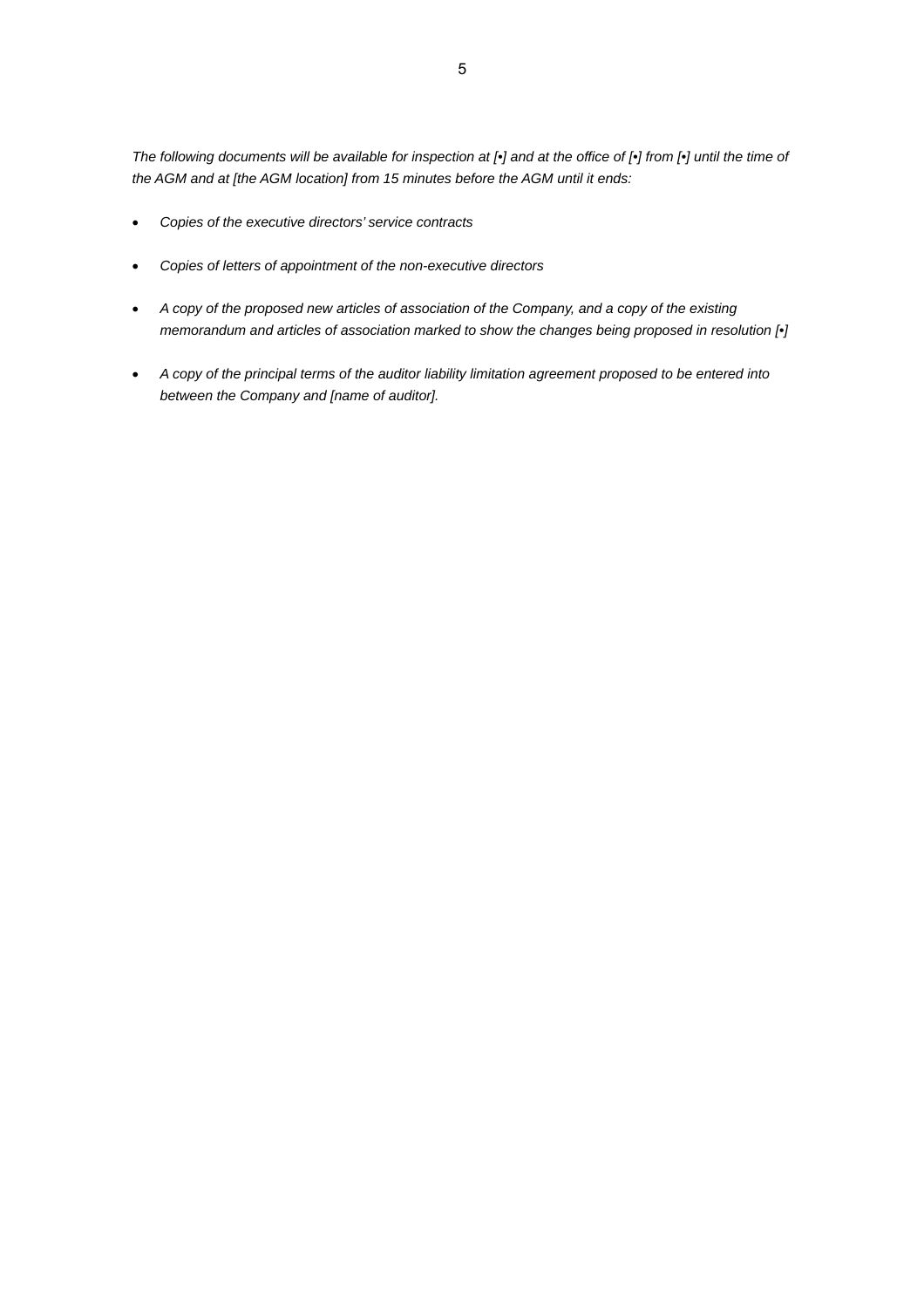# **PART II**

# **Company plc**

#### **NOTICE OF ANNUAL GENERAL MEETING**

This year's annual general meeting will be held at [•] on [•] at [•]. You will be asked to consider and pass the resolutions below. Resolutions [•] to [•] (inclusive) will be proposed as special resolutions. All other resolutions will be proposed as ordinary resolutions.

#### **Ordinary resolutions**

[●] That the principal terms (as defined in section 536(4) Companies Act 2006), produced to the meeting and initialled by the chairman of the meeting for the purpose of identification, of a liability limitation agreement (as defined in section 534 Companies Act 2006) for the financial year ending [*date*] proposed to be entered into by the Company and [*name of auditor*] be and are hereby approved.

#### **Special resolutions**

- [●] That with effect from 00.01 a.m. on 1 October 2009:
	- (A) the Articles of Association of the Company be amended by deleting all the provisions of the Company's Memorandum of Association which, by virtue of section 28 Companies Act 2006, are to be treated as provisions of the Company's Articles of Association; and
	- (B) the Articles of Association produced to the meeting and initialled by the chairman of the meeting for the purpose of identification be adopted as the Articles of Association of the Company in substitution for, and to the exclusion of, the existing Articles of Association.
- [●] That a general meeting other than an annual general meeting may be called on not less than 14 clear days' notice.

[Date]

By order of the Board  $\begin{bmatrix} 1 \end{bmatrix}$ 

Company Secretary

Registered Office:  $\lceil$   $\lceil$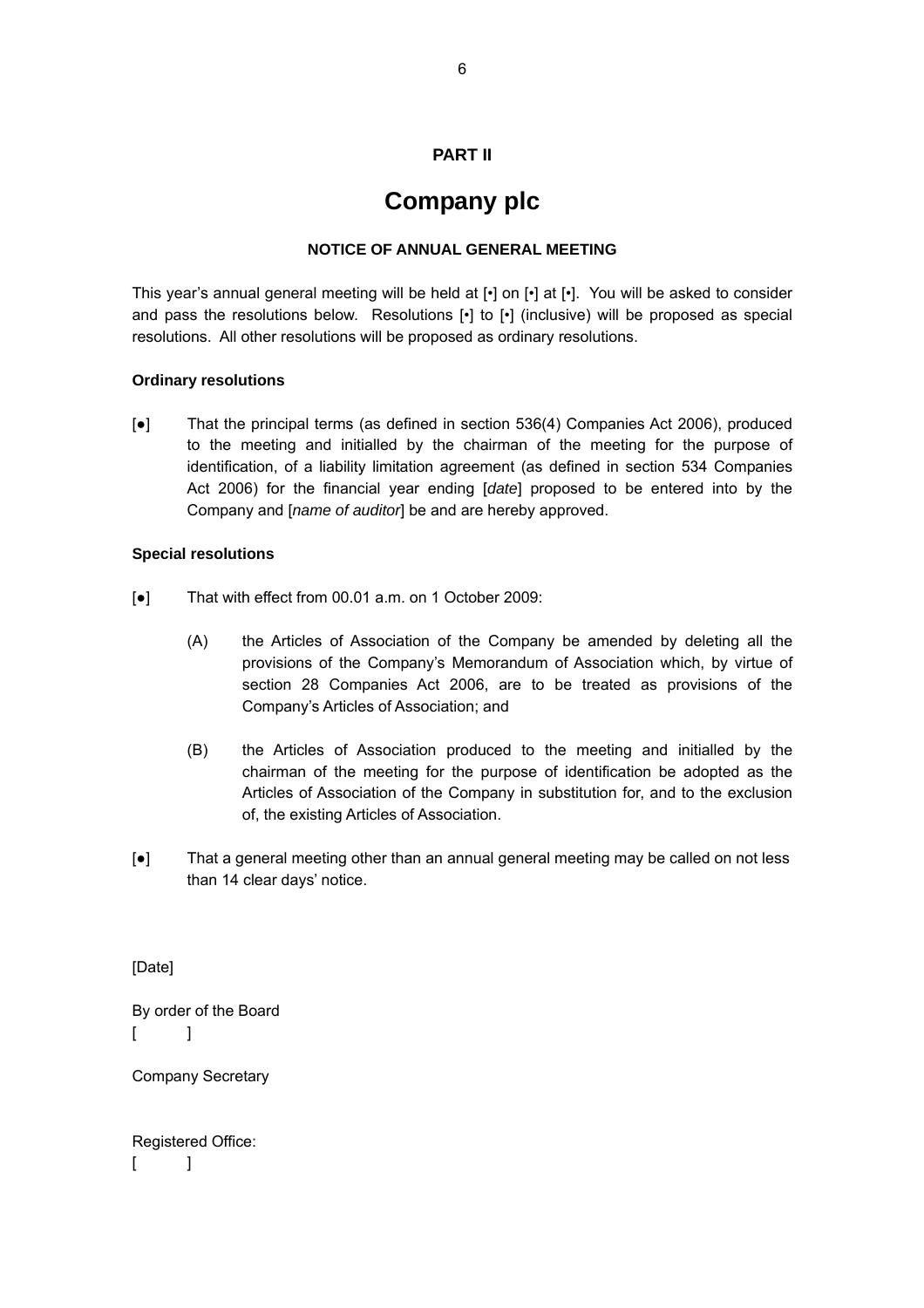#### Registered in England and Wales No. [•]

#### **Notes**

- 1. Members are entitled to appoint a proxy to exercise all or any of their rights to attend and to speak and vote on their behalf at the meeting. A shareholder may appoint more than one proxy in relation to the Annual General Meeting provided that each proxy is appointed to exercise the rights attached to a different share or shares held by that shareholder. A proxy need not be a shareholder of the Company. A proxy form which may be used to make such appointment and give proxy instructions accompanies this notice. If you do not have a proxy form and believe that you should have one, or if you require additional forms, please contact [•] on [•].] [*NOTE: Any additional rights to appoint more than one proxy contained in the Company's articles also need to be described (CA 2006, s325(1)(b) - the description in this paragraph 1 only discharges the obligation to describe the statutory rights*.]
- 2. To be valid any proxy form or other instrument appointing a proxy must be received by post or (during normal business hours only) by hand at [•] no later than [•] on [•].
- 3. The return of a completed proxy form, other such instrument or any CREST Proxy Instruction (as described in paragraph 9 below) will not prevent a shareholder attending the Annual General Meeting and voting in person if he/she wishes to do so.
- 4. Any person to whom this notice is sent who is a person nominated under section 146 of the Companies Act 2006 to enjoy information rights (a "Nominated Person") may, under an agreement between him/her and the shareholder by whom he/she was nominated, have a right to be appointed (or to have someone else appointed) as a proxy for the Annual General Meeting. If a Nominated Person has no such proxy appointment right or does not wish to exercise it, he/she may, under any such agreement, have a right to give instructions to the shareholder as to the exercise of voting rights. [*NOTE: If separate forms of notice are being sent to registered members and Nominated Persons, move this rubric to the notice being sent to the Nominated Persons.*]
- 5. The statement of the rights of shareholders in relation to the appointment of proxies in paragraphs 1 and 2 above does not apply to Nominated Persons. The rights described in these paragraphs can only be exercised by shareholders of the Company. [*NOTE: Only to be included if a single form of notice is being sent to registered members and Nominated Persons.*]
- 6. To be entitled to attend and vote at the Annual General Meeting (and for the purpose of the determination by the Company of the votes they may cast), Shareholders must be registered in the Register of Members of the Company at [•] on [•] (or, in the event of any adjournment, [•] on the date which is two days before the time of the adjourned meeting). Changes to the Register of Members after the relevant deadline shall be disregarded in determining the rights of any person to attend and vote at the meeting.
- 7. As at [•] (being the last business day prior to the publication of this Notice) the Company's issued share capital consists of [•] ordinary shares, carrying one vote each. Therefore, the total voting rights in the Company as at [•] are [•].
- 8. CREST members who wish to appoint a proxy or proxies through the CREST electronic proxy appointment service may do so by using the procedures described in the CREST Manual. CREST Personal Members or other CREST sponsored members, and those CREST members who have appointed a service provider(s), should refer to their CREST sponsor or voting service provider(s), who will be able to take the appropriate action on their behalf.
- 9. In order for a proxy appointment or instruction made using the CREST service to be valid, the appropriate CREST message (a "CREST Proxy Instruction") must be properly authenticated in accordance with Euroclear UK & Ireland Limited's specifications, and must contain the information required for such instruction, as described in the CREST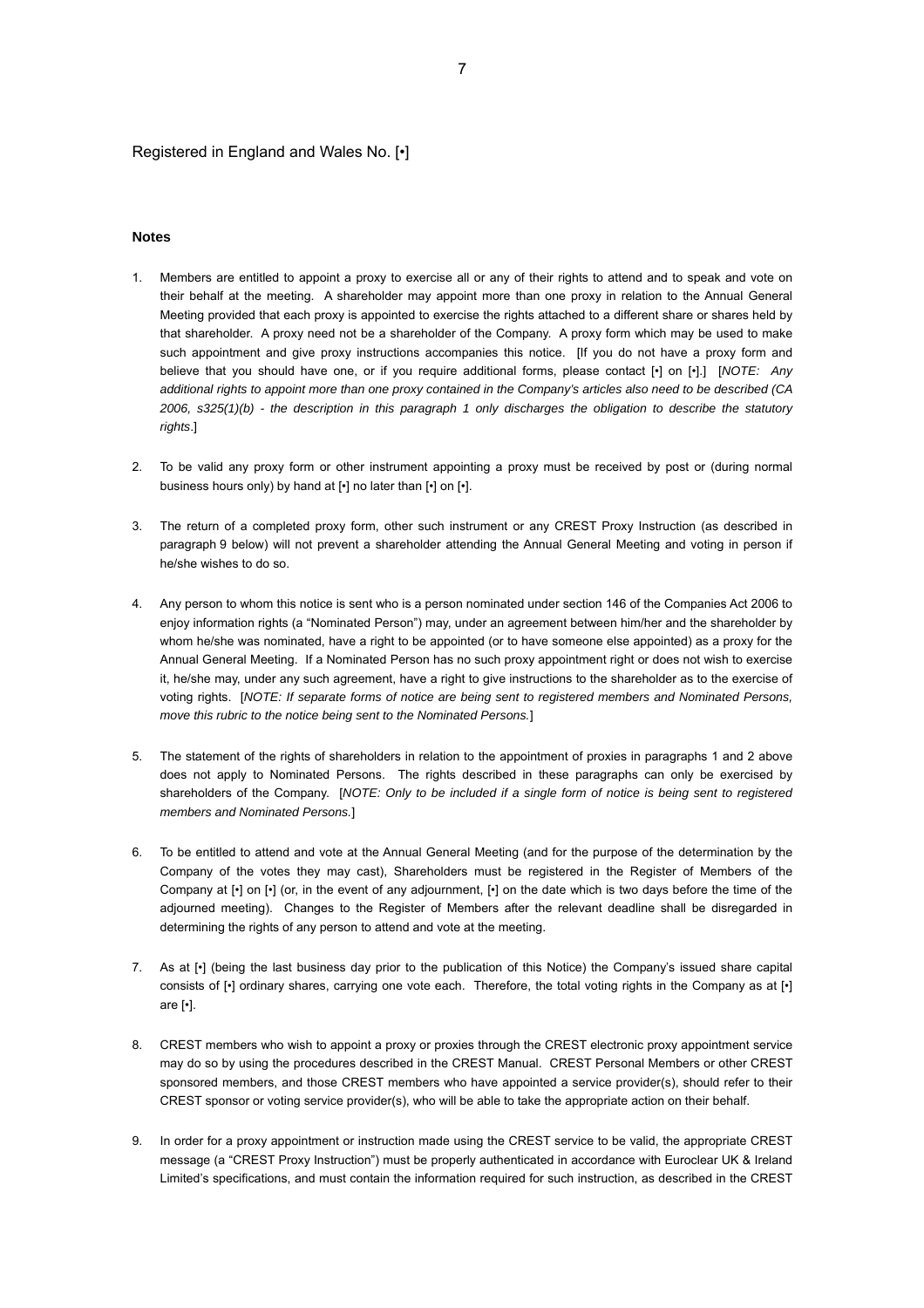Manual. The message, regardless of whether it constitutes the appointment of a proxy or is an amendment to the instruction given to a previously appointed proxy must, in order to be valid, be transmitted so as to be received by the issuer's agent (ID [•]) by [•] on [•]. For this purpose, the time of receipt will be taken to be the time (as determined by the timestamp applied to the message by the CREST Application Host) from which the issuer's agent is able to retrieve the message by enquiry to CREST in the manner prescribed by CREST. After this time any change of instructions to proxies appointed through CREST should be communicated to the appointee through other means.

- 10. CREST members and, where applicable, their CREST sponsors, or voting service providers should note that Euroclear UK & Ireland Limited does not make available special procedures in CREST for any particular message. Normal system timings and limitations will, therefore, apply in relation to the input of CREST Proxy Instructions. It is the responsibility of the CREST member concerned to take (or, if the CREST member is a CREST personal member, or sponsored member, or has appointed a voting service provider, to procure that his CREST sponsor or voting service provider(s) take(s)) such action as shall be necessary to ensure that a message is transmitted by means of the CREST system by any particular time. In this connection, CREST members and, where applicable, their CREST sponsors or voting system providers are referred, in particular, to those sections of the CREST Manual concerning practical limitations of the CREST system and timings.
- 11. The Company may treat as invalid a CREST Proxy Instruction in the circumstances set out in Regulation 35(5)(a) of the Uncertificated Securities Regulations 2001.
- 12. [*NOTE: This language is only required to be included when section 527 CA 2006 applies and then only where (i) the Company is a quoted company within the meaning of section 531 CA 2006, and (ii) the meeting is also the accounts meeting, i.e. the meeting at which the company's report and accounts are to be laid in accordance with section 437 CA 2006. Note section 527(1)(a) applies to accounts for financial years beginning on or after 6 April 2008; section 527(1)(b) applies to auditors appointed for financial years beginning on or after that date.*] [Shareholders should note that it is possible that, pursuant to requests made by shareholders of the Company under section 527 of the Companies Act 2006, the Company may be required to publish on a website a statement setting out any matter relating to: (i) the audit of the Company's accounts (including the auditor's report and the conduct of the audit) that are to be laid before the Annual General Meeting; or (ii) any circumstance connected with an auditor of the Company ceasing to hold office since the previous meeting at which annual accounts and reports were laid in accordance with section 437 of the Companies Act 2006. The Company may not require the shareholders requesting any such website publication to pay its expenses in complying with sections 527 or 528 of the Companies Act 2006. Where the Company is required to place a statement on a website under section 527 of the Companies Act 2006, it must forward the statement to the Company's auditor not later than the time when it makes the statement available on the website. The business which may be dealt with at the Annual General Meeting includes any statement that the Company has been required under section 527 of the Companies Act 2006 to publish on a website.]
- 13. In order to facilitate voting by corporate representatives at the meeting, arrangements will be put in place at the meeting so that (i) if a corporate shareholder has appointed the chairman of the meeting as its corporate representative with instructions to vote on a poll in accordance with the directions of all of the other corporate representatives for that shareholder at the meeting, then on a poll those corporate representatives will give voting directions to the chairman and the chairman will vote (or withhold a vote) as corporate representative in accordance with those directions; and (ii) if more than one corporate representative for the same corporate shareholder attends the meeting but the corporate shareholder has not appointed the chairman of the meeting as its corporate representative, a designated corporate representative will be nominated, from those corporate representatives who attend, who will vote on a poll and the other corporate representatives will give voting directions to that designated corporate representative. Corporate shareholders are referred to the guidance issued by the Institute of Chartered Secretaries and Administrators on proxies and corporate representatives (www.icsa.org.uk) for further details of this procedure. The guidance includes a sample form of representation letter if the chairman is being appointed as described in (i) above.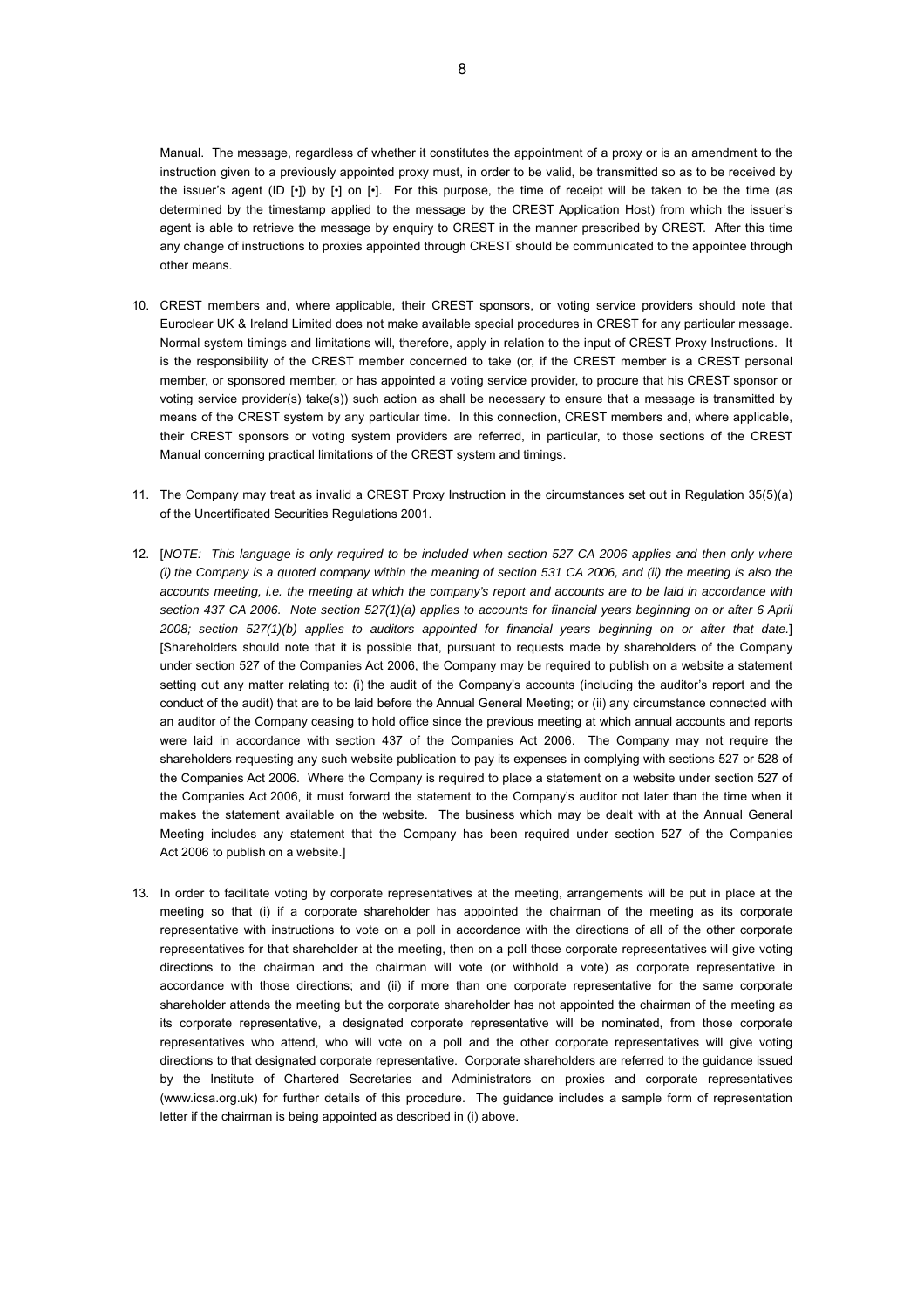#### **EXPLANATORY NOTES TO THE NOTICE OF ANNUAL GENERAL MEETING**

The notes on the following pages give an explanation of the proposed resolutions.

Resolutions [•] to [•] are proposed as ordinary resolutions. This means that for each of those resolutions to be passed, more than half of the votes cast must be in favour of the resolution. Resolutions [•] to [•] are proposed as special resolutions. This means that for each of those resolutions to be passed, at least three-quarters of the votes cast must be in favour of the resolution.

**Resolution [•]: Approval of auditor liability limitation agreement** [ *N.B. the explanation may need to be amended to reflect the proposal being put to shareholders.*]

It is proposed in resolution [•] to approve the principal terms of a proposed liability limitation agreement to be entered into between the Company and [*name of auditor*]. The principal terms are [summarised below/set out in Part III].

#### *Background*

Under sections 532 to 538 of the Companies Act 2006, which came into force on 6 April 2008, auditors can agree with a company whose accounts they are auditing to a contractual limit on their liability to the company of an amount that is not less than such amount as is fair and reasonable in all the circumstances. A separate agreement is required for each year's audit and each such agreement must be approved by the company's shareholders.

The Company's auditors, [*name of auditor*], [have proposed]**[6](#page-8-0)** to limit their liability to the Company for negligence, default[,] [or] breach of duty [or breach of trust] [(other than deliberate breach of fiduciary duty [or deliberate breach of trust])]**[7](#page-8-1)** occurring in the course of the audit of the Company's accounts for the current financial year. The limit proposed would be based on the auditor's proportionate share of responsibility for any loss.

#### *Principal terms of the auditor liability limitation agreement*

Under the proposed terms of the auditor liability limitation agreement, the Company would agree that:

• if there is someone other than [*name of auditor*] who is also liable to the Company for all or part of the same loss or, whether or not liable to the Company, has caused or contributed to that loss, or

<span id="page-8-0"></span>**<sup>6</sup>** This wording is included for guidance only, it should be tailored to reflect the circumstances under which the liability limitation agreement has been requested by the auditors.

<span id="page-8-1"></span>**<sup>7</sup>** The FRC notes that companies and their auditors may wish to specify circumstances, such as deliberate breach of fiduciary duty or deliberate breach of trust, to which the limitation will not apply.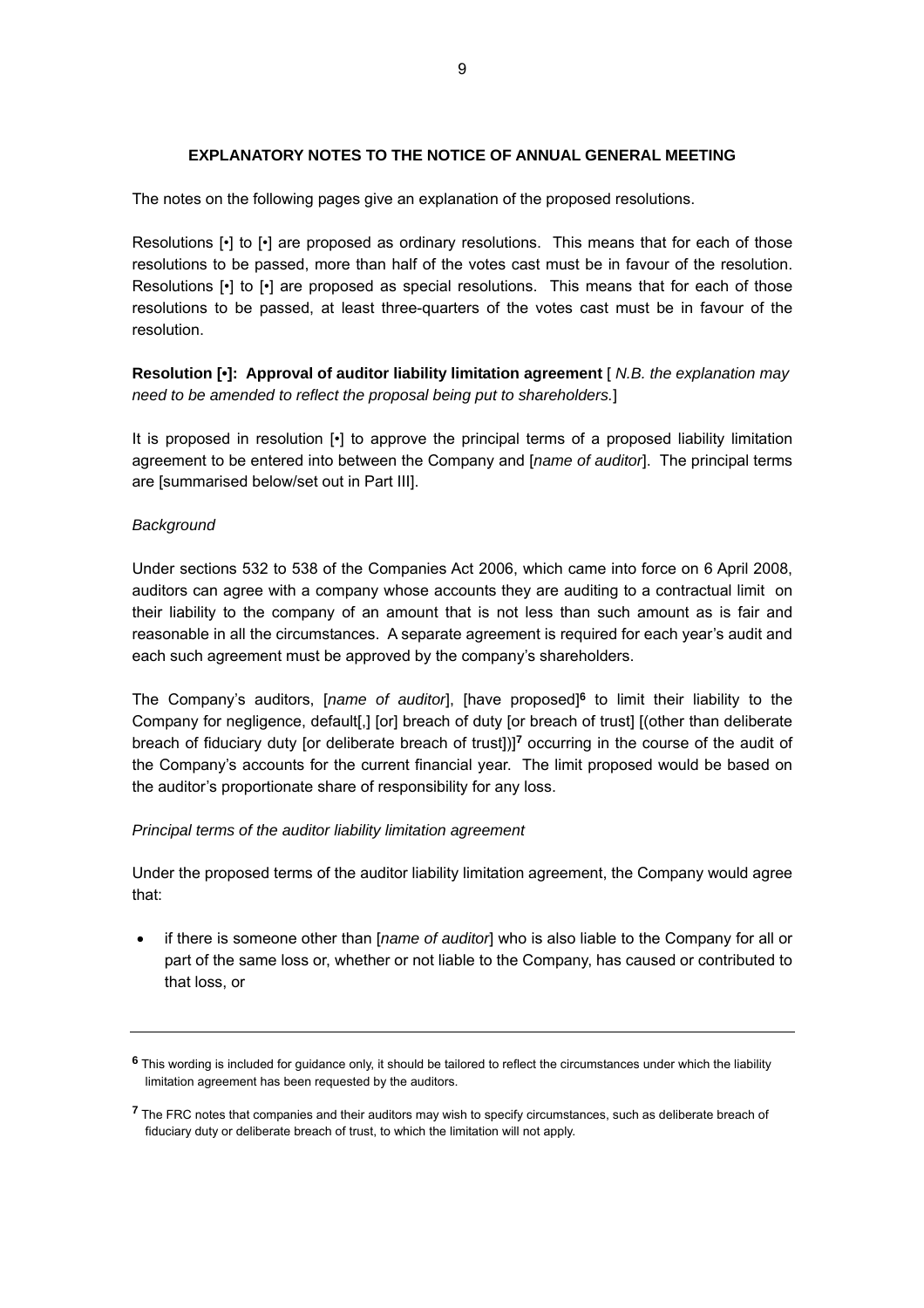• the Company itself has contributed to the loss (for example through systemic failures or weaknesses in procedure, resources or other matters)

[name of auditor]'s liability would be limited to such amount as is just and equitable having regard to the extent to which each of the auditor, such other person and the Company is liable for, or has caused or contributed to, that loss. The limitation would apply to liability for negligence, default[,] [or] breach of duty [(but not deliberate breach of fiduciary duty)] [or breach of trust] [(but not deliberate breach of trust)]. The limitation would not apply to liability based on fraud or dishonesty of the auditor.

This means, in effect, that where the limitation applies, the auditor would be responsible for its proportionate share of the loss suffered by the Company. The Company would not be able to recover damages from [*name of auditor*] for any loss caused by its own acts or the acts of any other party (this could include a director or employee of the Company, an adviser to the Company or a governmental authority or regulator), even if these others were not able to compensate the Company. The acts of governmental authorities and regulators are only taken into account if the relevant entity has breached a duty [to the Company] [but applies whether or not that entity has immunity from liability] [and has no immunity from liability**[8](#page-9-0)**] However, in accordance with the requirements of the Companies Act 2006,[*name of auditor*]'s liability will not be reduced to less than such amount as is fair and reasonable in all the circumstances.

The question of what is "just and equitable" would ultimately be a matter to be determined by a court and in making its determination the court would be required to disregard the fact that any of the other parties with responsibility for the loss did not have the ability to pay any compensation. A loss caused by a director or employee may be arithmetically wholly, or almost wholly, attributable to the act of that director or employee, who is likely not to have the means to pay compensation for the loss he has caused. In proposing specimen terms for auditor liability limitation agreements the FRC has suggested that:

"*Where there is a fraudulent employee of the Company or someone outside the Company who has been fraudulent and for whom no one (including the Company) is vicariously liable, the Company may have little prospect of recovering the loss caused by such fraudulent persons. The impecuniosity of the fraudster and the difficulty of*  recovering compensation from him are matters which are to be ignored. However, the *"just and equitable" wording would allow the Court to depart from a strictly arithmetical approach when determining the amount of the Auditor's liability where that approach would not give a fair result. For example, it might be thought unfair for the Auditor to be required to pay only a very small fraction of the loss where it had failed to detect fraud on the part of a Company's book keeper, in circumstances where the Auditor had failed to detect something which would have been obvious on a proper audit. In such circumstances, the just and equitable test would permit the Court to take account of such matters as:*

<span id="page-9-0"></span>**<sup>8</sup>** See para 3 of Explanatory Note 3 to the Specimen Principal Terms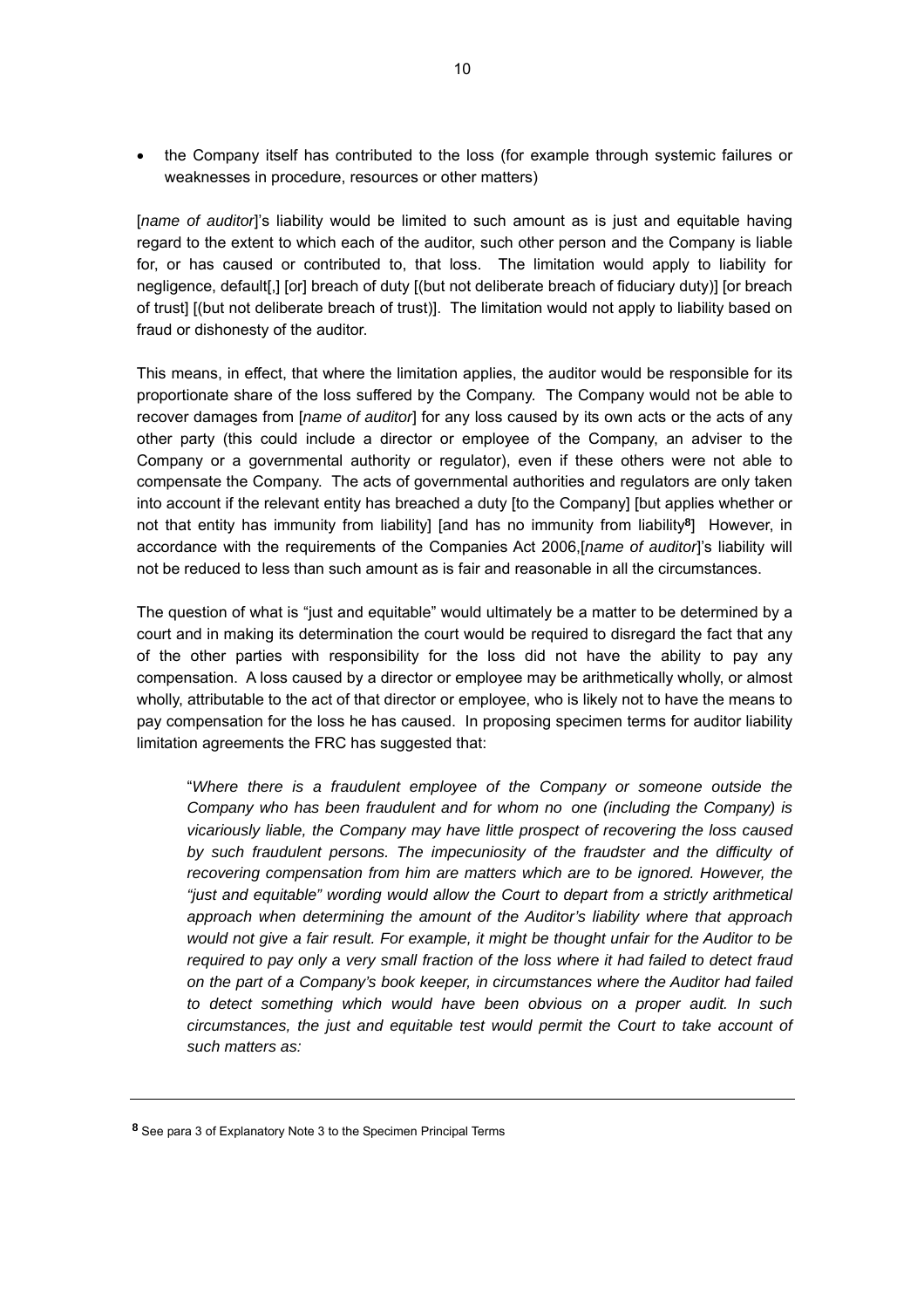- *(a) the opportunities reasonably available to the Auditor to discover the fraud or dishonesty of the employee;*
- *(b) the opportunities reasonably available to the Company to discover such fraud or dishonesty, as well as any fault on the part of the Company and its other employees or directors*".

[[*name of auditor*] has confirmed to the Company that it agrees that this approach is appropriate.]**[9](#page-10-0)** [*Companies and their advisers should consider what formalities are appropriate to record the agreement of the auditor (including whether that agreement should be included in the audit engagement letter or liability limitation agreement).*]

The Company's [audit committee] has considered this proposal and has concluded that, although by adopting it there is an increased risk that the Company may suffer a loss for which it cannot recover full compensation, it is appropriate for the Company to enter into the proposed liability limitation agreement for the following reasons:

- [The proposed agreement is [an essential] [a necessary] element of the arrangements under which the Company is able to secure the appointment of [*name of auditor*] who the Company believes are well suited to audit its affairs by virtue of their [specialist industry expertise/ geographic coverage] [and who have proposed fees that are competitive and represent good value for money].
- The pressure in the UK for companies to be allowed to agree limitations of auditors' liability has arisen as a result of increasing numbers and value of claims against auditors. This was perceived to lead to a number of risks:
	- $\triangleright$  that one or more leading audit firms might cease to offer audit services to UK companies;
	- $\triangleright$  that audit fees might increase;
	- $\triangleright$  that auditors might be encouraged to adopt a defensive, risk-adverse approach to auditing.

In its Recommendation concerning the limitation of the civil liability of statutory auditors and audit firms, the European Commission specifically drew attention to the risk that unlimited liability might deter audit firms from providing audit services. The FRC has stated that it has identified that the significant uncertainty and cost that would occur in the event of one or more major accounting firms leaving the market is a major threat to confidence in corporate reporting in the UK. The [audit committee] shares these concerns and believes it would be detrimental to the interests of the Company if the concerns are not addressed. It is,

<span id="page-10-0"></span>**<sup>9</sup>** If the auditor does not agree with this approach and the company accepts that position, consider whether that should be stated.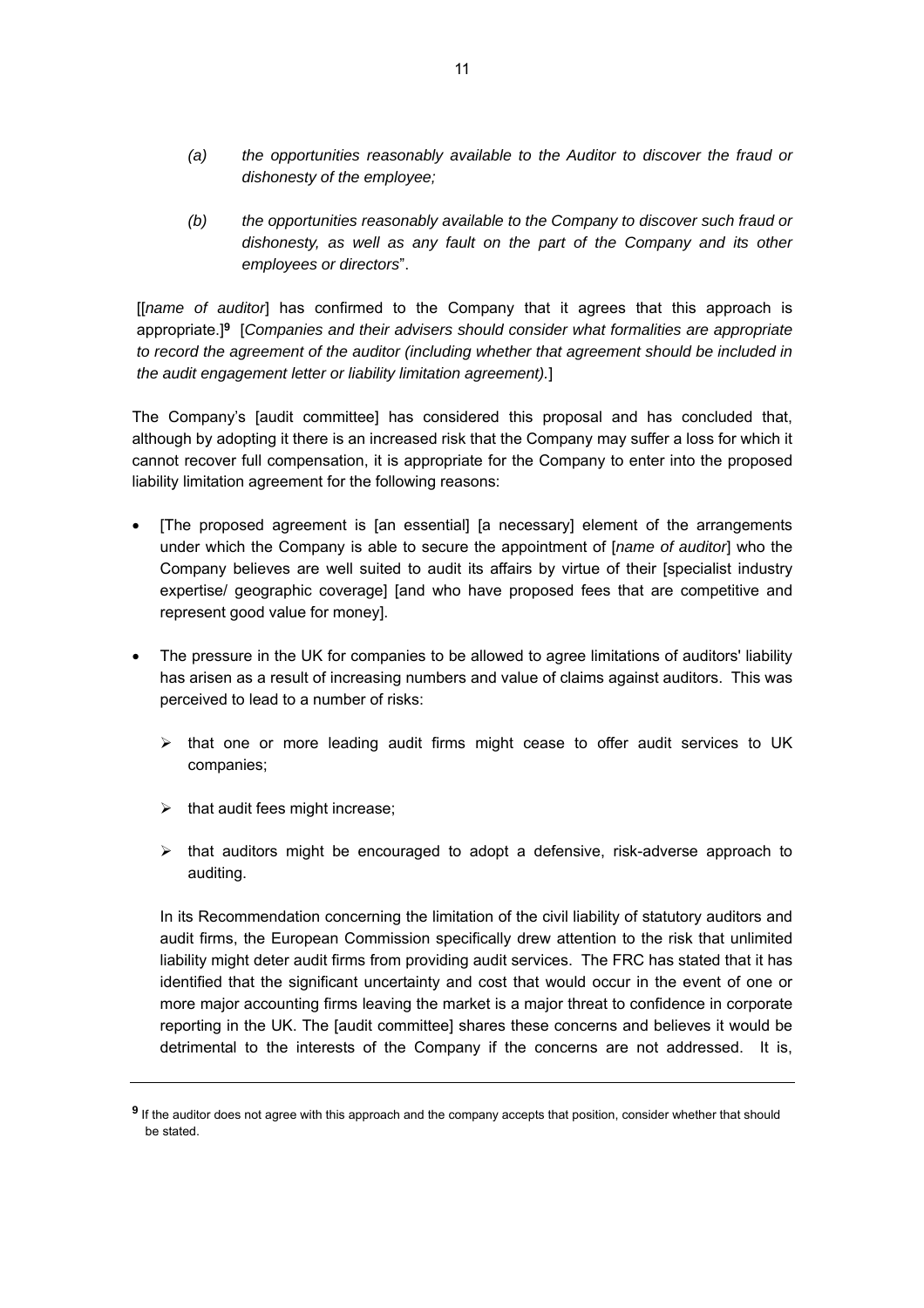therefore, appropriate that the Company should be prepared to accept the principle that the auditors' liability should be limited.

• In its discussions with [*name of auditor*], the audit committee has received assurances that the quality of the audit will be [preserved and] enhanced as a result of the agreement that liability should be limited. Specifically, [*state steps taken/assurances received*]. [*Name of auditor*] has also agreed [*describe other benefits obtained*].

*Note: The above are examples of why it may be appropriate to propose entering into an auditor liability limitation agreement. They may not be applicable to all cases. Other justifications may be relevant for particular companies. Further examples are set out in the FRC guidance. ISC guidance states that investors will welcome disclosure from audit committees as to the ways in which they have used their discussions with auditors on liability limitation to assure themselves that audit quality will be preserved and enhanced and to secure other benefits for the company.*]

The Company's UK subsidiaries are also proposing to enter into substantially the same form of agreement to limit the liability of [*name of auditor*] on a proportionate basis subject to the Company passing resolution [●]. [*Note: This assumes the UK group has the same auditor.*] [*Overseas company arrangements to be disclosed.*]

The principal terms of the proposed liability limitation agreement are [set out in Part III and] available for inspection, as noted on page [●] of this document.

#### **Resolution [•]: Adoption of new articles of association**

It is proposed in resolution [•] to adopt new articles of association (the "**New Articles**") in order to update the Company's current articles of association (the "**Current Articles**") primarily to take account of the implementation on 1 October 2009 of the last parts of the Companies Act 2006. The resolution adopting the New Articles will only become effective on 1 October 2009.

The principal changes introduced in the New Articles are summarised in Part IV. Other changes, which are of a minor, technical or clarifying nature and also some more minor changes which merely reflect changes made by the Companies Act 2006 or conform the language of the New Articles with that used in the model articles for public companies produced by the Department for Business, Enterprise and Regulatory Reform have not been noted in Part IV. The New Articles showing all the changes to the Current Articles are available for inspection, as noted on page [•] of this document.

#### **Resolution [•]: Notice of general meetings**

This resolution is required to reflect the proposed implementation in August 2009 of the Shareholder Rights Directive. The regulation implementing this Directive will increase the notice period for general meetings of the Company to 21 days. The Company is currently able to call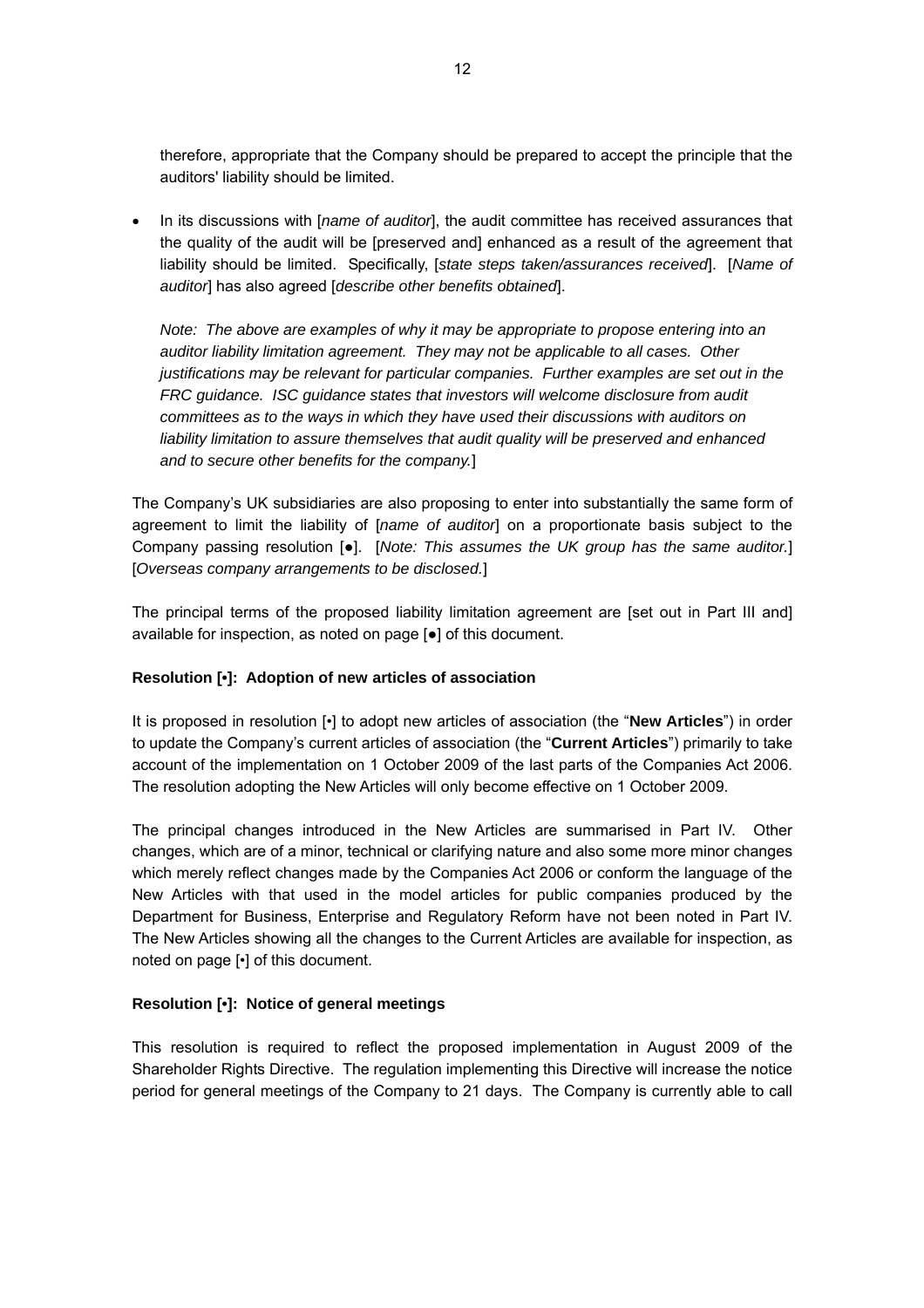general meetings (other than an AGM) on 14 clear days' notice**[10](#page-12-0)** and would like to preserve this ability. In order to be able to do so after August 2009, shareholders must have approved the calling of meetings on 14 days' notice. Resolution [●] seeks such approval. The approval will be effective until the Company's next annual general meeting, when it is intended that a similar resolution will be proposed. The Company will also need to meet the requirements for electronic voting under the Directive before it can call a general meeting on 14 days' notice.

<span id="page-12-0"></span>**<sup>10</sup>** This assumes that the Company does not have any provisions in its articles which would conflict with the position under the Companies Act regarding notice periods for general meetings.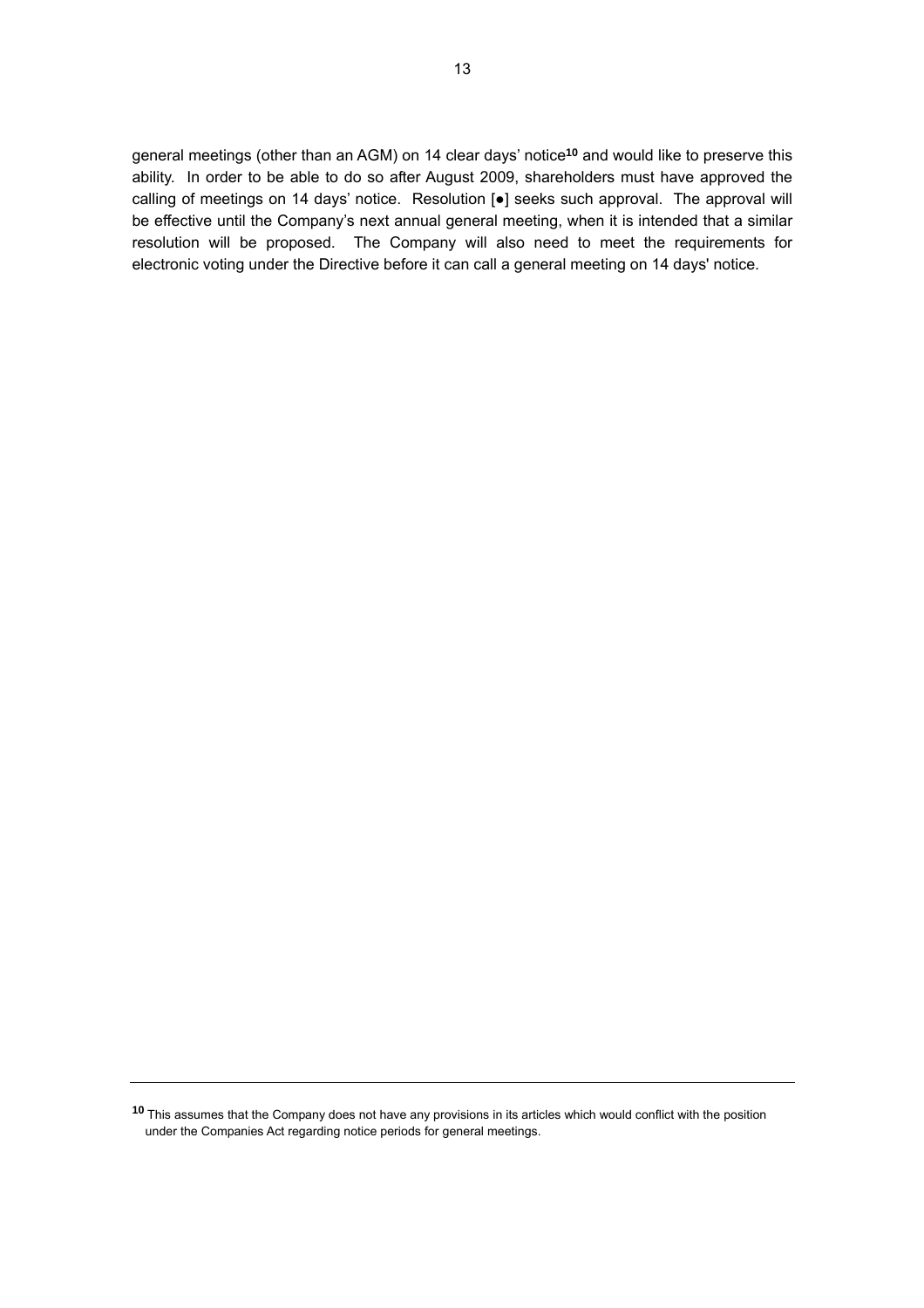# [**PART III**

**PRINCIPAL TERMS OF THE AUDITOR LIABILITY LIMITATION AGREEMENT]**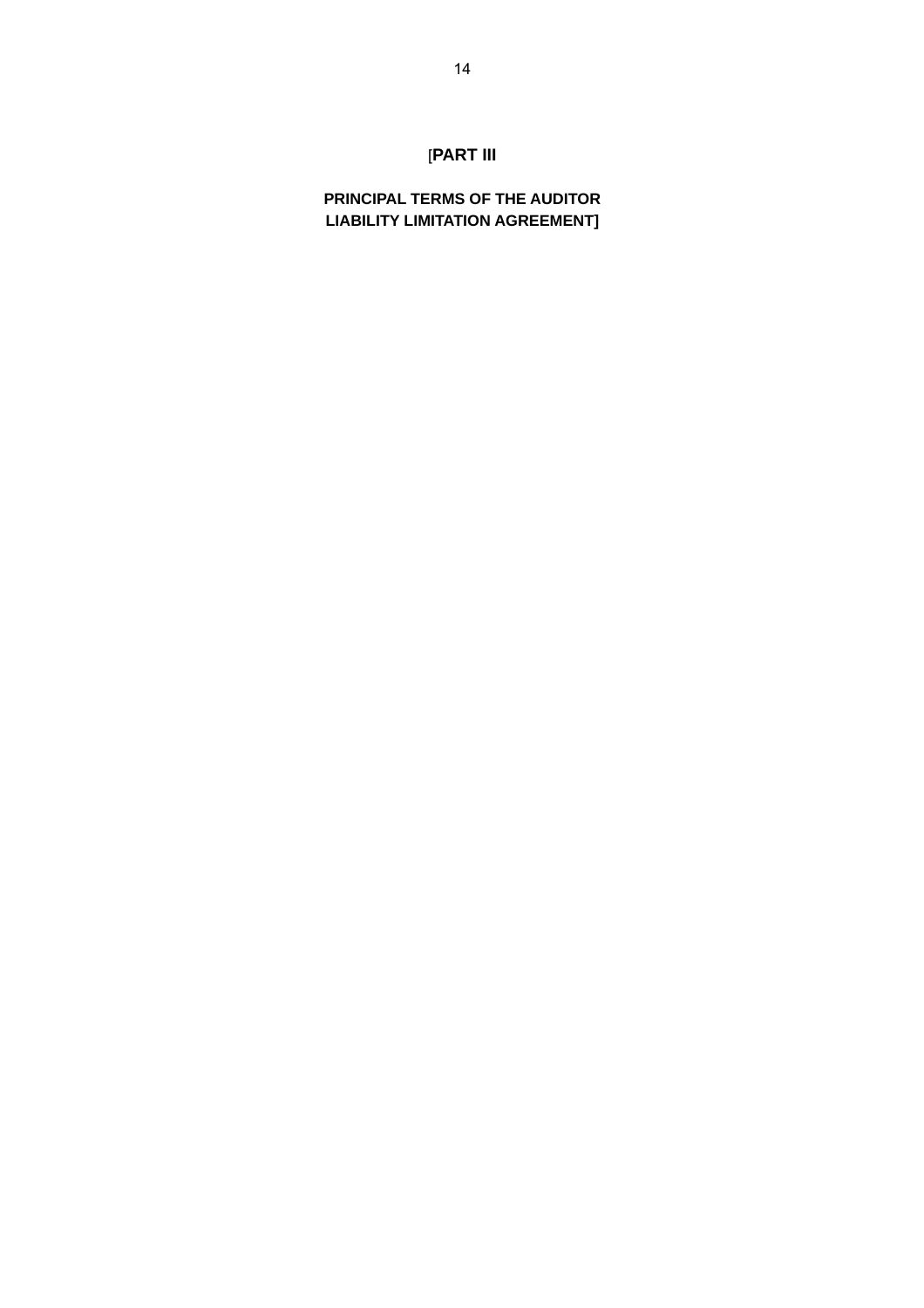# **PART IV**

# **EXPLANATORY NOTES OF PRINCIPAL CHANGES TO THE COMPANY'S ARTICLES OF ASSOCIATION**

#### **1. The Company's objects**

The provisions regulating the operations of the Company are currently set out in the Company's memorandum and articles of association. The Company's memorandum contains, among other things, the objects clause which sets out the scope of the activities the Company is authorised to undertake. This is drafted to give a wide scope.

The Companies Act 2006 significantly reduces the constitutional significance of a company's memorandum. The Companies Act 2006 provides that a memorandum will record only the names of subscribers and the number of shares each subscriber has agreed to take in the company. Under the Companies Act 2006 the objects clause and all other provisions which are currently contained in a company's memorandum, for existing companies at 1 October 2009, will be deemed to be contained in a company's articles of association but the company can remove these provisions by special resolution.

Further the Companies Act 2006 states that unless a company's articles provide otherwise, a company's objects are unrestricted. This abolishes the need for companies to have objects clauses. For this reason the Company is proposing to remove its objects clause together with all other provisions of its memorandum which, by virtue of the Companies Act 2006, are to be treated as forming part of the Company's articles of association as of 1 October 2009. Resolution  $\lceil \bullet \rceil$  (A) confirms the removal of these provisions for the Company. As the effect of this resolution will be to remove the statement currently in the Company's memorandum of association regarding limited liability, the New Articles also contain an express statement regarding the limited liability of the shareholders.

#### **2. Articles which duplicate statutory provisions**

Provisions in the Current Articles which replicate provisions contained in the Companies Act 2006 are in the main [to be removed in the New Articles] [amended to bring them into line with the Companies Act 2006]. [This is in line with the approach advocated by the Government that statutory provisions should not be duplicated in a company's constitution.]

#### **3.** [**Change of name**

Currently, a company can only change its name by special resolution. Under the Companies Act 2006 a company will be able to change its name by other means provided for by its articles. To take advantage of this provision, the New Articles enable the directors to pass a resolution to change the Company's name.]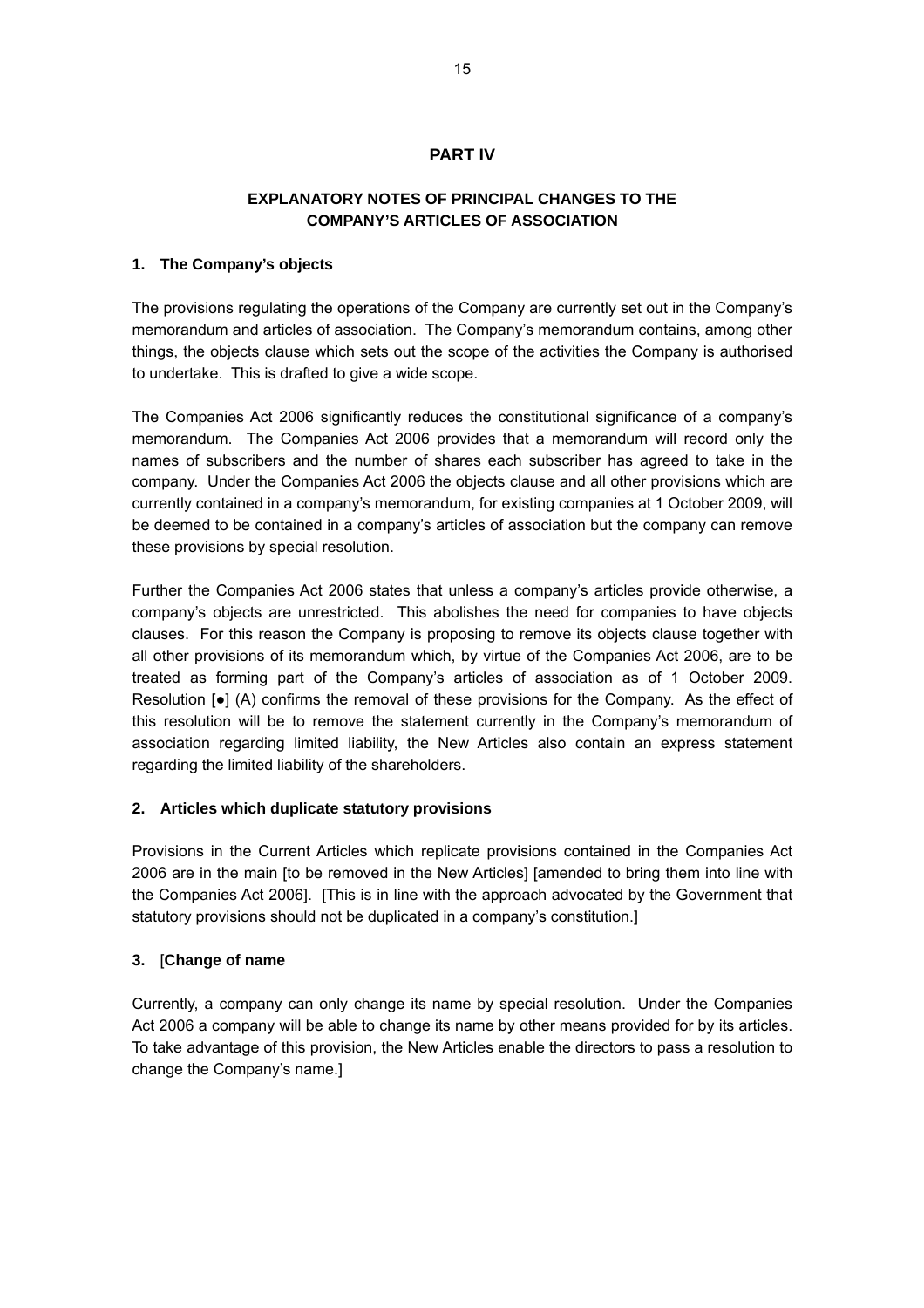#### **4. Authorised share capital and unissued shares**

The Companies Act 2006 abolishes the requirement for a company to have an authorised share capital and the New Articles reflect this.**[11](#page-15-0)** Directors will still be limited as to the number of shares they can at any time allot because allotment authority continues to be required under the Companies Act 2006, save in respect of employee share schemes.

## **5. Redeemable shares**

At present if a company wishes to issue redeemable shares, it must include in its articles the terms and manner of redemption. The Companies Act 2006 enables directors to determine such matters instead provided they are so authorised by the articles. The New Articles contain such an authorisation. The Company has no plans to issue redeemable shares but if it did so the directors would need shareholders' authority to issue new shares in the usual way.

# **6. Authority to purchase own shares, consolidate and sub-divide shares, and reduce share capital**

Under the law currently in force a company requires specific enabling provisions in its articles to purchase its own shares, to consolidate or sub-divide its shares and to reduce its share capital or other undistributable reserves as well as shareholder authority to undertake the relevant action. The Current Articles include these enabling provisions. Under the Companies Act 2006 a company will only require shareholder authority to do any of these things and it will no longer be necessary for articles to contain enabling provisions. Accordingly the relevant enabling provisions have been removed in the New Articles.

# **7. Provision for employees on cessation of business**

The Companies Act 2006 provides that the powers of the directors of a company to make provision for a person employed or formerly employed by the company or any of its subsidiaries in connection with the cessation or transfer to any person of the whole or part of the undertaking of the company or that subsidiary, may only be exercised by the directors if they are so authorised by the company's articles or by the company in general meeting. The New Articles provide that the directors may exercise this power.

#### **8. Use of seals**

A company currently requires authority in its articles to have an official seal for use abroad. After 1 October 2009 such authority will no longer be required. Accordingly the relevant authorisation has been removed in the New Articles.

<span id="page-15-0"></span>**<sup>11</sup>** It is likely that the Current Articles will contain a number of provisions referring to authorised share capital. If New Articles are not being adopted, the Current Articles should be amended to remove these provisions. Typically these provisions will include the statement of authorised share capital, power to increase authorised share capital, words relating to authorised share capital in the power to issue unissued shares and power to cancel unissued shares.